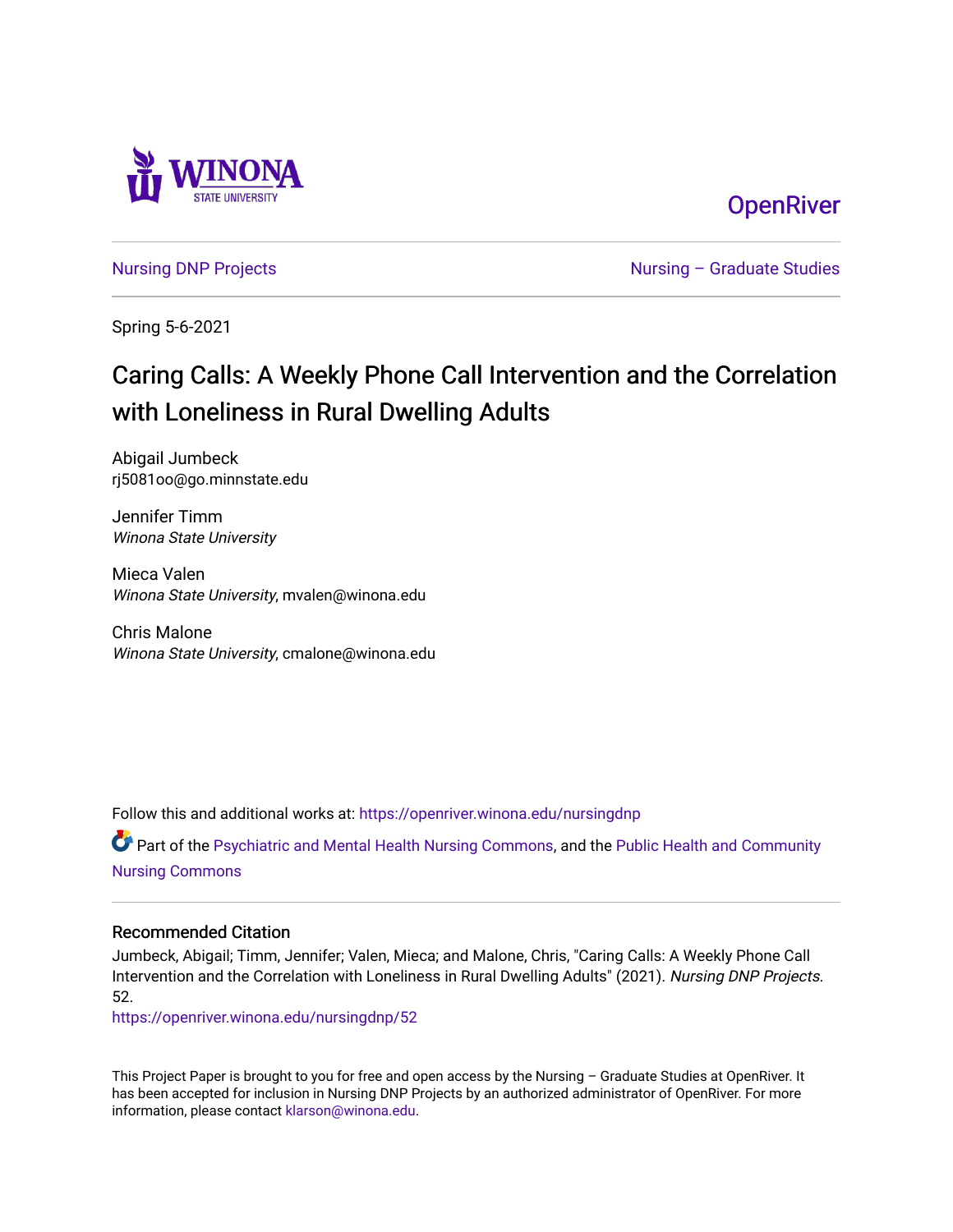# Caring Calls: A weekly phone call intervention and the correlation with loneliness in rural dwelling adults

Abigail Jumbeck, BSN, RN; Jennifer Timm, DNP, RN, PHN, Mieca Valen, DNP, APRN, CNP, FNP-BC, Chris Malone, PhD

# **Abstract**

**Purpose:** This pilot study's aim was to examine the impact of weekly phone calls from interprofessional students on loneliness in rural dwelling adults.

**Design:** A pretest and posttest quasi-experimental design was utilized.

**Setting:** The intervention was based in southeastern Minnesota, although the participants could have lived anywhere. Zoom for Healthcare © was utilized, and students were able to make the phone calls from their homes, therefore, no travel was necessary.

**Subjects:** The subjects were rural dwelling adults (over the age 18 years old).

**Intervention:** Interprofessional students made weekly social phone calls to rural dwelling adults over ten weeks.

**Measures:** The University of California, Los Angeles (UCLA) Loneliness Scale was used to compare the level of loneliness prior to the intervention to after the intervention.

**Results:** A Wilcoxon non-parametric test was conducted to analyze results. The overall average of the scores was -0.39, showing there was a decrease in loneliness over the ten weeks among participants, although not statistically significant ( $p = 0.25$ )

**Conclusion:** Although there was a decrease in loneliness among the participants, the sample size was small, and the results were not statistically significant. More research is needed on this topic to determine if phone calls from students can decrease loneliness in rural-dwelling adults.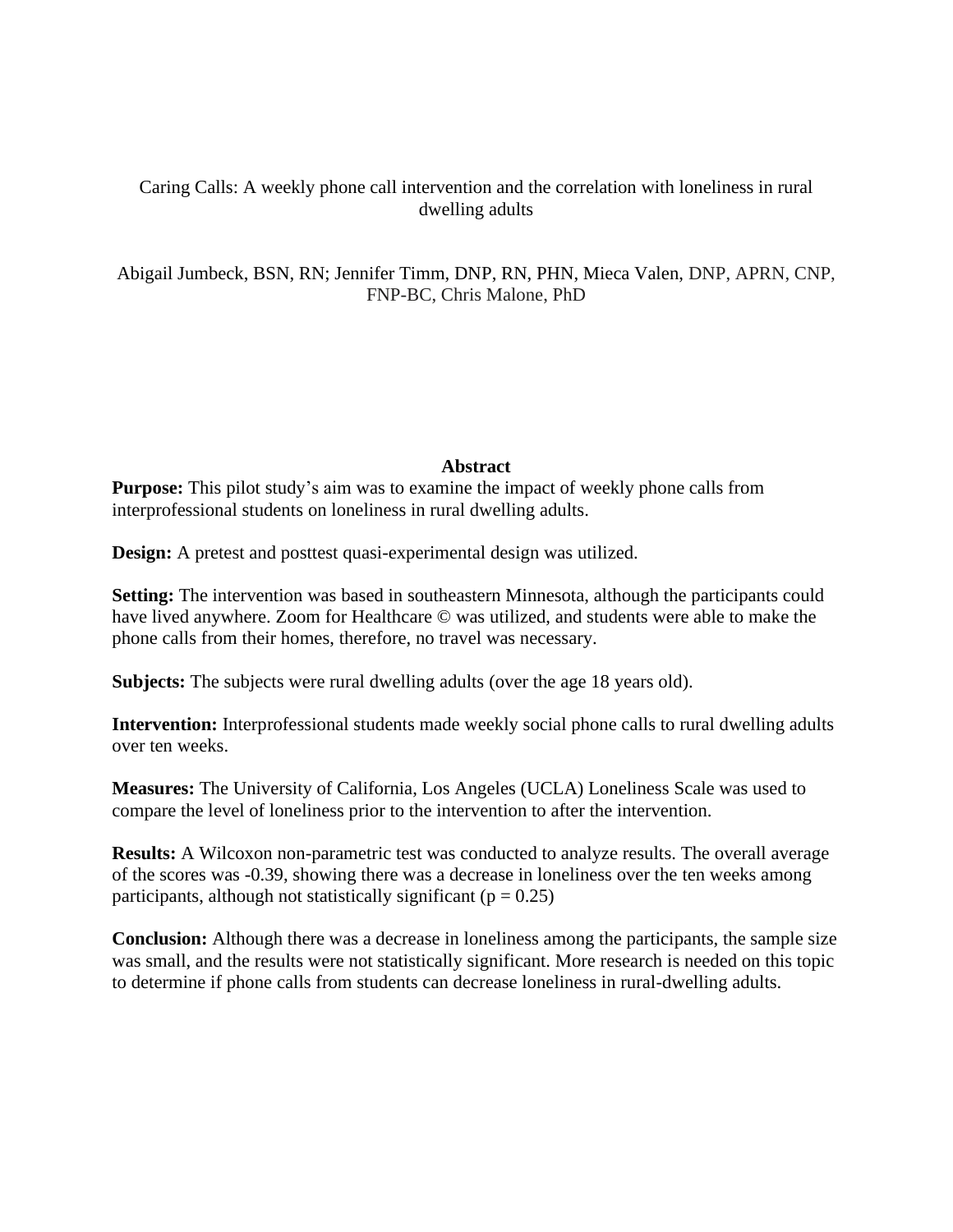#### **Purpose**

Loneliness can affect any age group. Knowing that loneliness may have adverse effects on health status and the perception of quality of life, it is a topic to be explored (Hawton et al., 2011; Theeke & Mallow, 2013). Prior to Sars-CoV-2 (COVID-19) pandemic, 40% of older adults reported experiencing loneliness (Cudjoe & Kotwal, 2020). With restrictions on physical contact due to the COVID-19 pandemic, people are potentially at greater risk for loneliness and social isolation. Social isolation and loneliness may influence an individual's health status and quality of life. Hawton et al. (2011) found that even when accounting for depression, physical mobility, age, gender, living alone, and employment status, social isolation was significantly related to health status. In another study, researchers found that individuals with more chronic illnesses, used more prescription medications, and had a perception of lower of quality life were more likely to be lonely (Theeke & Mallow, 2013). However, it is unknown if social isolation and loneliness occur because of chronic illness or if social isolation and loneliness lead to poor health and quality of life (Chopik, 2016; Hawton et al., 2010). This project explored if receiving an intentional phone call once a week impacted on feelings of loneliness in rural-dwelling adults.

Studies done prior to the COVID-19 pandemic examined the impact that technology use may have on loneliness. Technology use included phone calls, texts/emails, and video calls. Participants who had more frequent daily phone use, especially incoming phone calls, reported statistically significantly less loneliness as measured by the University of California, Los Angeles (UCLA) Loneliness Scale (Petersen et al., 2016; Gao et al., 2016).

A variety of interventions for decreasing loneliness include phone calls, text/emails, and video calls. Two studies found that participants who had more incoming phone calls, typically from family members or friends, had decreased social isolation and loneliness levels compared to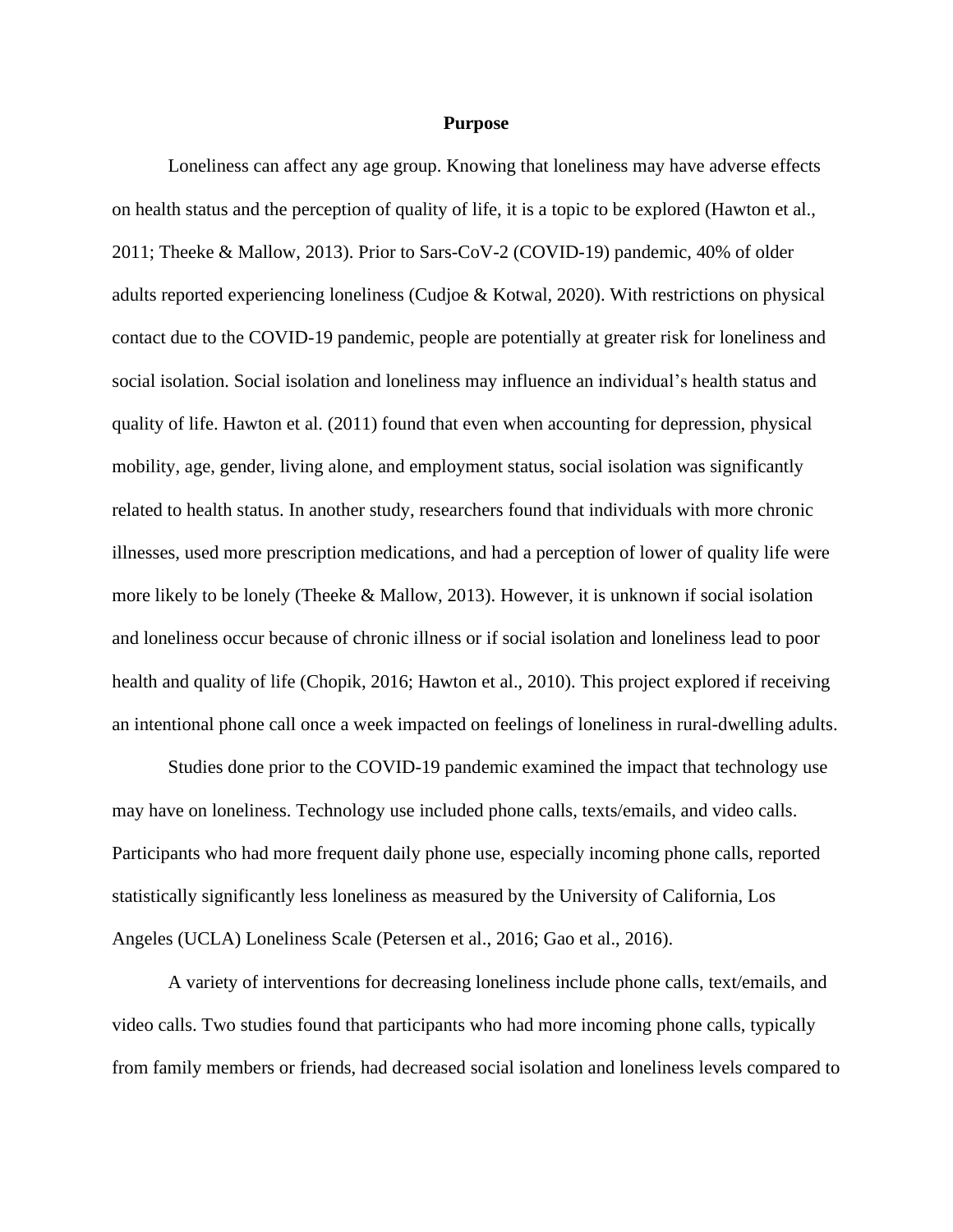those who did not have as many incoming phone calls (Petersen et al., 2016; Gao et al., 2016). However, the number of outgoing calls did not demonstrate decrease in loneliness (Petersen et al., 2016; Gao et al., 2016). Feng and Astell-Burt (2016) also found an increase in social interaction correlated with a decrease in psychological distress.

Many studies focused on any phone call or specifically, phone calls from a family member or known social contact. However, one study involved volunteers making a weekly phone call to adults discharged within 24 hours of arrival from the emergency department (ED), short-stay observation unit, or acute medical ward for three months (Lowthian et al., 2018). The researchers found that participants receiving the incoming weekly calls had a decrease in loneliness over the three months (Lowthian et al., 2018).

Video calls have been utilized and studied to determine if there is a decrease in loneliness when compared to phone calls and face-to-face contact. However, much of the literature did not report a statistically significant decrease in loneliness with video compared to phone calls or face to face contact (Noone et al., 2020; Zamir et al., 2018; Burtholt et al., 2020). In a systematic review by Noone et al. (2020), no statistical significance was found between video calls and decreased levels of loneliness. Burtholt et al. (2020) also found no statistically significant decrease in loneliness among older adults receiving video calls. Another study found that some nursing home residents experience decrease loneliness from video calling their loved ones; however, findings were inconclusive due to the inconsistency among the staff members in facilitating the sessions with residents (Zamir et al., 2018).

There may be biases among adults and the use of technology for communication. Zamier et al. (2018) found that some staff members did not offer the Skype session to residents assuming they would not know how to use the technology or assuming they would not be interested.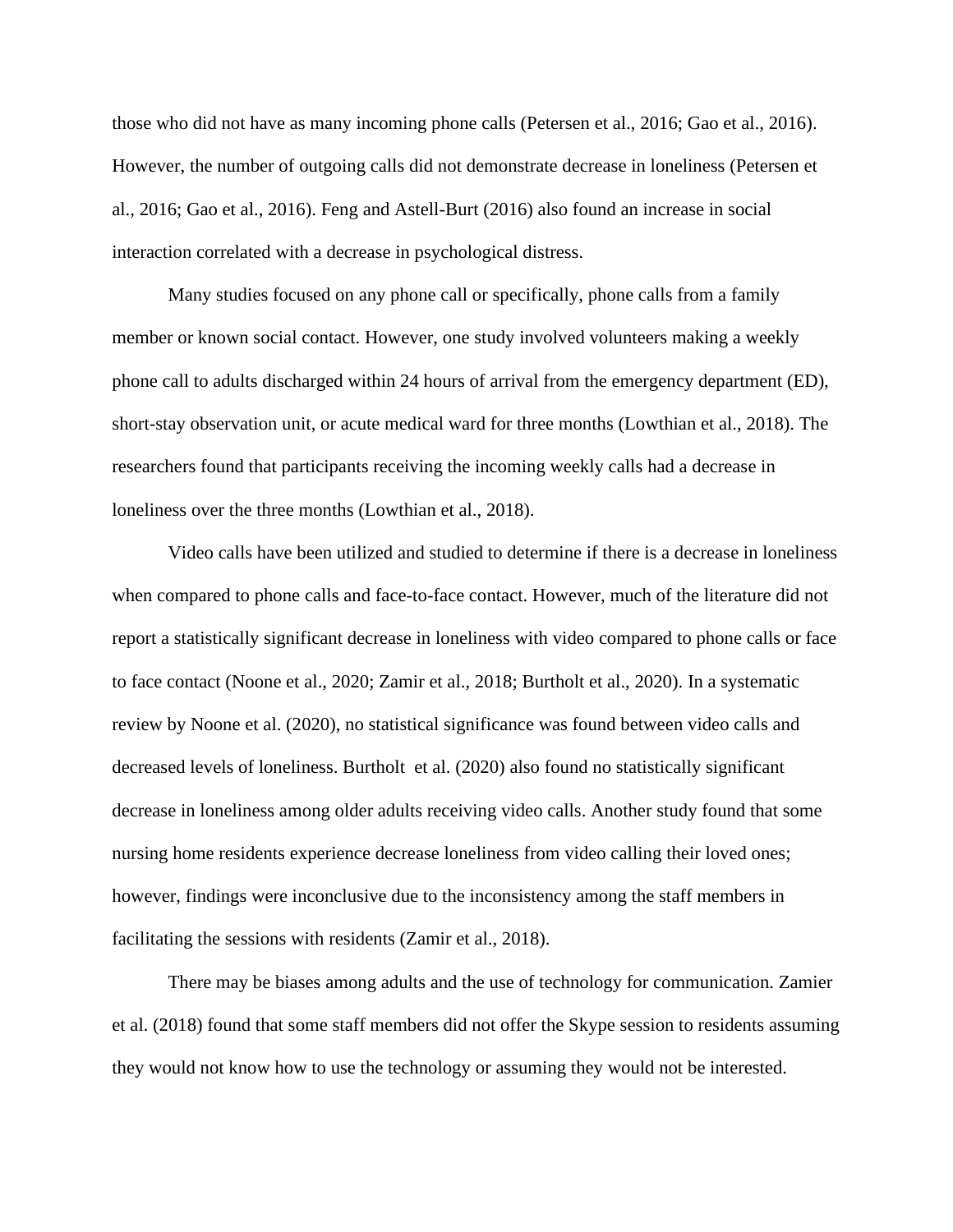However, one study found that 70% of the older adults sampled stated they were open to learning more about new technologies (Chopik, 2016). This paper further explores if incoming phone calls assist in decreasing loneliness in rural-dwelling adults.

# **Methods**

#### **Design**

A pre-test post-test design was utilized to answer the following PICOT (population, intervention, comparison, outcome, and time) question: Do underserved rural-dwelling adults who engage in a video or phone call once a week have a decrease in loneliness on the UCLA Loneliness Scale from pre-intervention to post-intervention over a 10-week period?

Nursing and social work students from both undergraduate and graduate programs at a Midwest university made weekly social phone calls to consenting participants, in a program called Caring Calls. Participants were recruited through local stakeholders, who received permission to pass on the contact information of the participants. Participants gave verbal consent through Zoom for Healthcare ©, with at least one witness present. The first week of the intervention involved public health students contacting consenting participants to complete the UCLA Loneliness Scale and recorded the results . During the 10-week intervention, the nursing and social work students made weekly social phone calls to the participants. The phone calls typically lasted 30 minutes and revolved around the participants interests, ideas, or thoughts for that day. Phone and video calls were available as options to the participant. At the end of the 10 week phone call intervention, the public health students called participants to complete the UCLA Loneliness Scale to compare pre-and post- test scores.

# **Sample**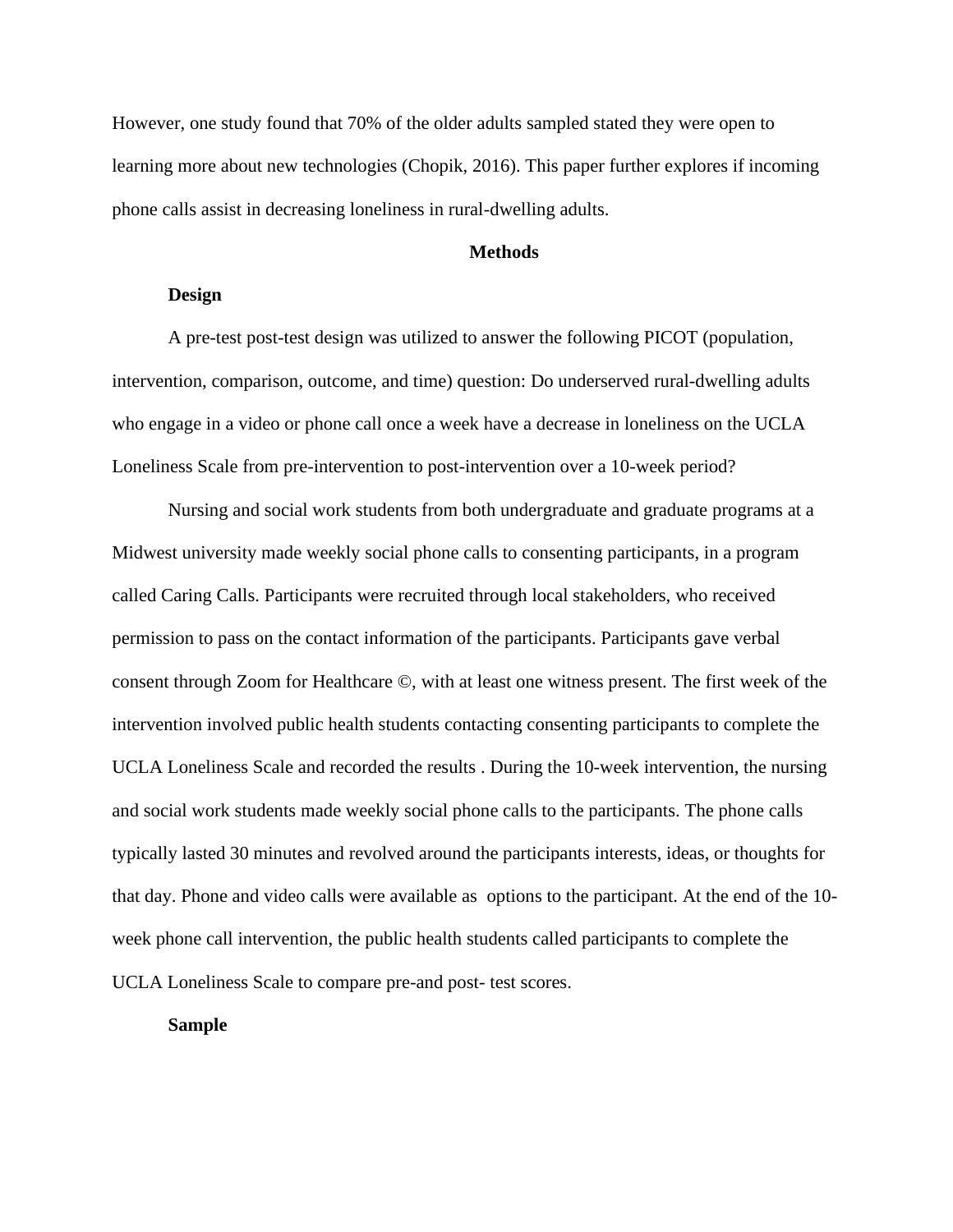A total of 5 participants consented to take part in the program involving completion of the pre-and post-instrument and weekly phone calls over the course of 10 weeks. Participants received a phone call at the beginning and at the end of the intervention to complete the UCLA Loneliness Scale. One participant was lost to follow up and one participant did not answer two questions on the post test. While five participants consented to the study, Caring Calls continued to recruit participants to sessions, and by the end of the 10 weeks, there were a total of 8 participants receiving weekly phone calls. The sample consisted of adults over the age of 18, although most participants were either middle age or elderly. While we did not collect specific ages from the participants, many talked about their retirement and missing their grandchildren during this time.

Recruitment of participants was done through stakeholders in the communities including local nursing homes and community health workers. Stakeholders shared information with individuals who may be interested in or benefit from this intervention. After the stakeholders received approval from the individual to refer to Caring Calls, the researchers contacted each participant to explain the study and obtained consent. This study was approved by the affiliated institutional review board (#1650549-1).

#### **Measures**

The University of California, Los Angeles (UCLA) Loneliness Scale Version 3 was used to determine a loneliness score prior to and after the intervention. The UCLA Loneliness Scale is a 20-question instrument asking a series of questions to determine an individual's subjective feelings of loneliness and social isolation (Russell, 1996). There are nine positive and ten negative questions in the questionnaire (Russell, 1996). For analysis, there were nine questions that were reversed and then summed together for results (Russell, 1996). The higher the score,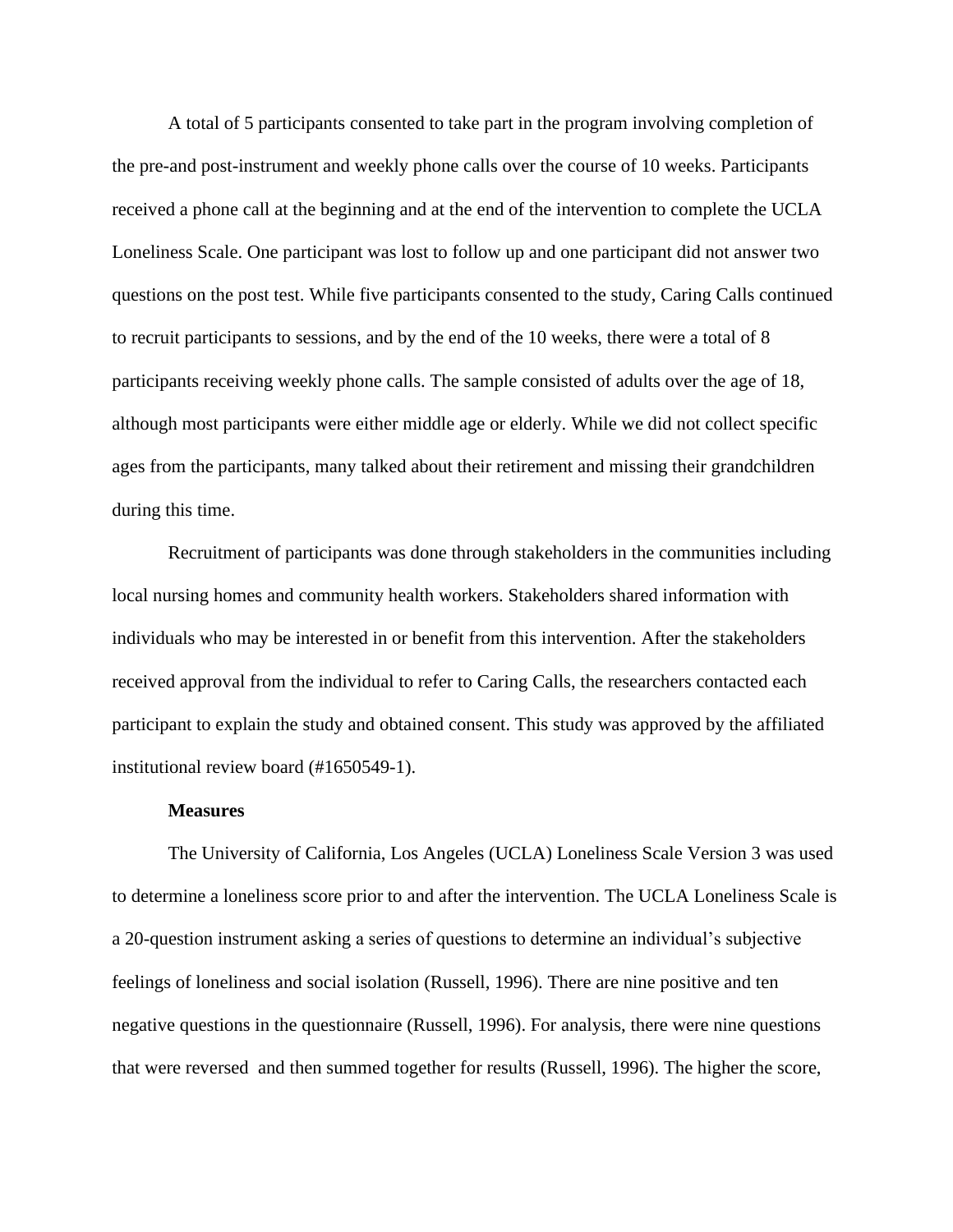the greater the degree of loneliness (Russell, 1996). Permission to use this scale was granted by Professor Daniel Russell, creator of the scale.

The UCLA Loneliness scale is a 20-item questionnaire to examine the subjective relativeness of a person's loneliness rating (Russell, 1996). The scale has been tested for reliability and validity through multiple studies and appropriate for use in adults aged 18 or older (Russell, 1996). Reliability of the UCLA Loneliness Scale Version 3 showed a coefficient alpha range from 0.89 to 0.94 among the samples (Russell, 1996). Validity was tested through using a variety of samples including college students, teachers, nurses, and elderly that have completed the UCLA Loneliness Scale with result comparison to other reputable scales (Russell, 1996). The use of negative (lonely) questions along with positive (nonlonely) questions showed evidence of consistent response tendency among the samples (Russell, 1996).

## **Intervention**

Caring Calls was implemented in southeastern Minnesota at a local university by interprofessional students from undergraduate and graduate nursing and social work programs making calls to participants. Calls were made every Thursday with three different sessions spaced throughout the day. Social work and nursing students made the weekly phone calls utilizing Zoom for Healthcare ©. At least one graduate student and one undergraduate student participated in each session, with one student leading the conversation, and supervising clinical faculty were present. It was attempted to have the graduate and undergraduate students be from different programs (i.e. one from social work and one from nursing), however, that was not always feasible due to student staffing. Training was provided to participating students, which included an introductory script, protocols, and other useful tips the students have available. The phone sessions were intended to provide social support and therefore students were trained to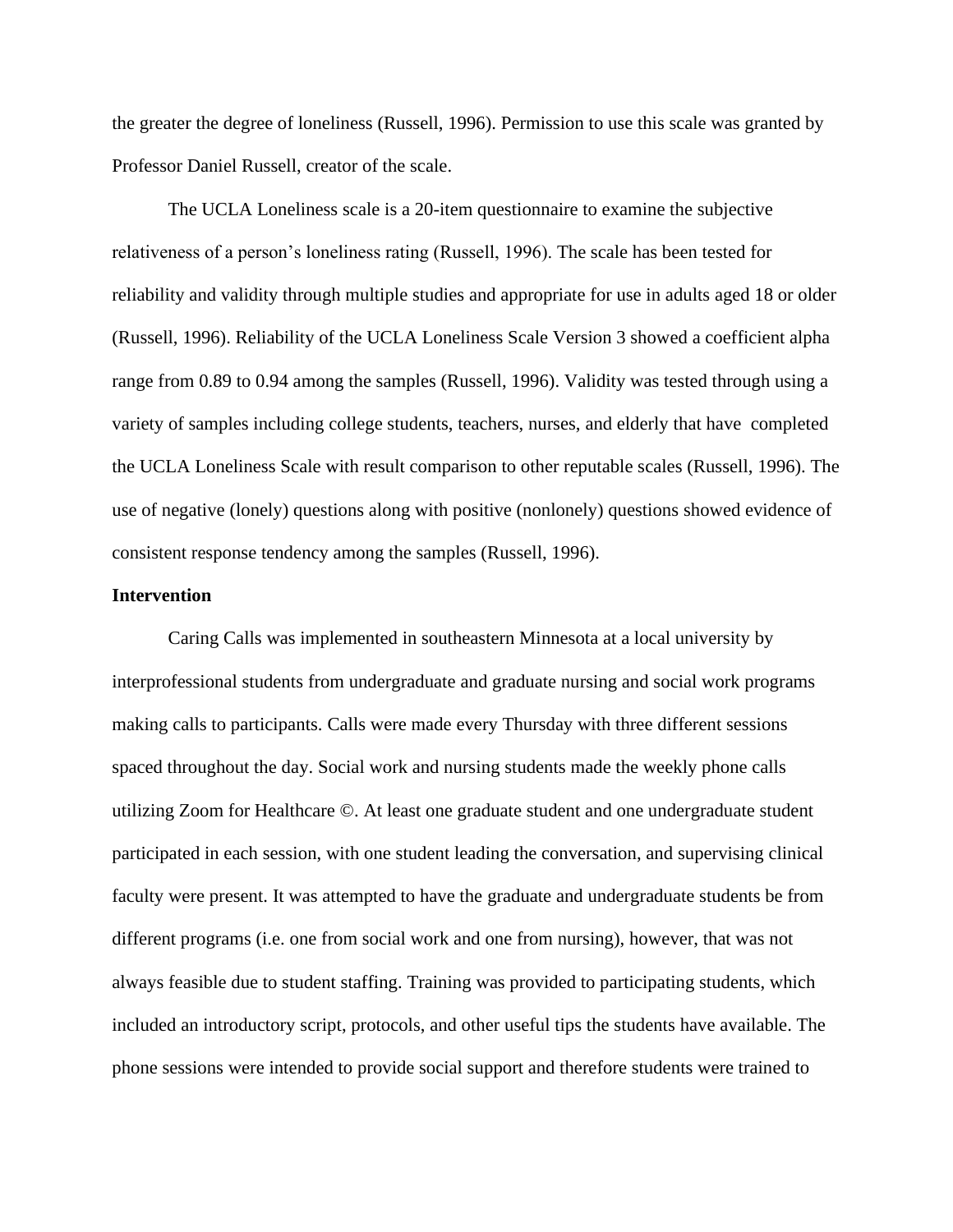allow the conversations to be reflective and drive by topics the participant wanted to discuss. Health promotion and wellness were encouraged but not the focus of the conversations.

Microsoft TEAMs was utilized as a common place for resources, education, and processes and procedures. An Excel spreadsheet was created to track participants, de-identified demographic information, phone numbers, date of last phone call and topics of interest to the participant. Due to the technology used, messages were not able to be left by the students if the participant did not answer the call. No more than two attempts were made in a day to reach the participant.

Students limited the sessions to 30 minutes to allow time for debriefing and documentation to be completed. Students completed an SBAR (Situation, Background, Assessment, and Recommendation) note for each phone call to communicate among the students from week to week. Students were expected to review the SBARs prior to the sessions for needed follow-up and to maintain continuity of care. Each participant had an individual folder where the SBARs were placed and labeled accordingly to the date of the phone call. No participant identifying information was kept in the SBARs and only students involved in program were allowed access to this information. All students completed a privacy and confidentiality training and signed a Health Insurance Portability and Accountability Act (HIPAA) agreement at the beginning of the program.

#### **Analysis**

Analysis of the data was done using a Wilcoxon non-parametric test. Five pre-tests and four post-tests were completed as one person was lost to follow up. The UCLA Loneliness scale asks both positive and negative questions, and therefore a reverse scale for Q1, Q2, Q5, Q6, Q9, Q10, Q15, Q19, and Q20 was completed using a 5-x score to align scales in data. Differences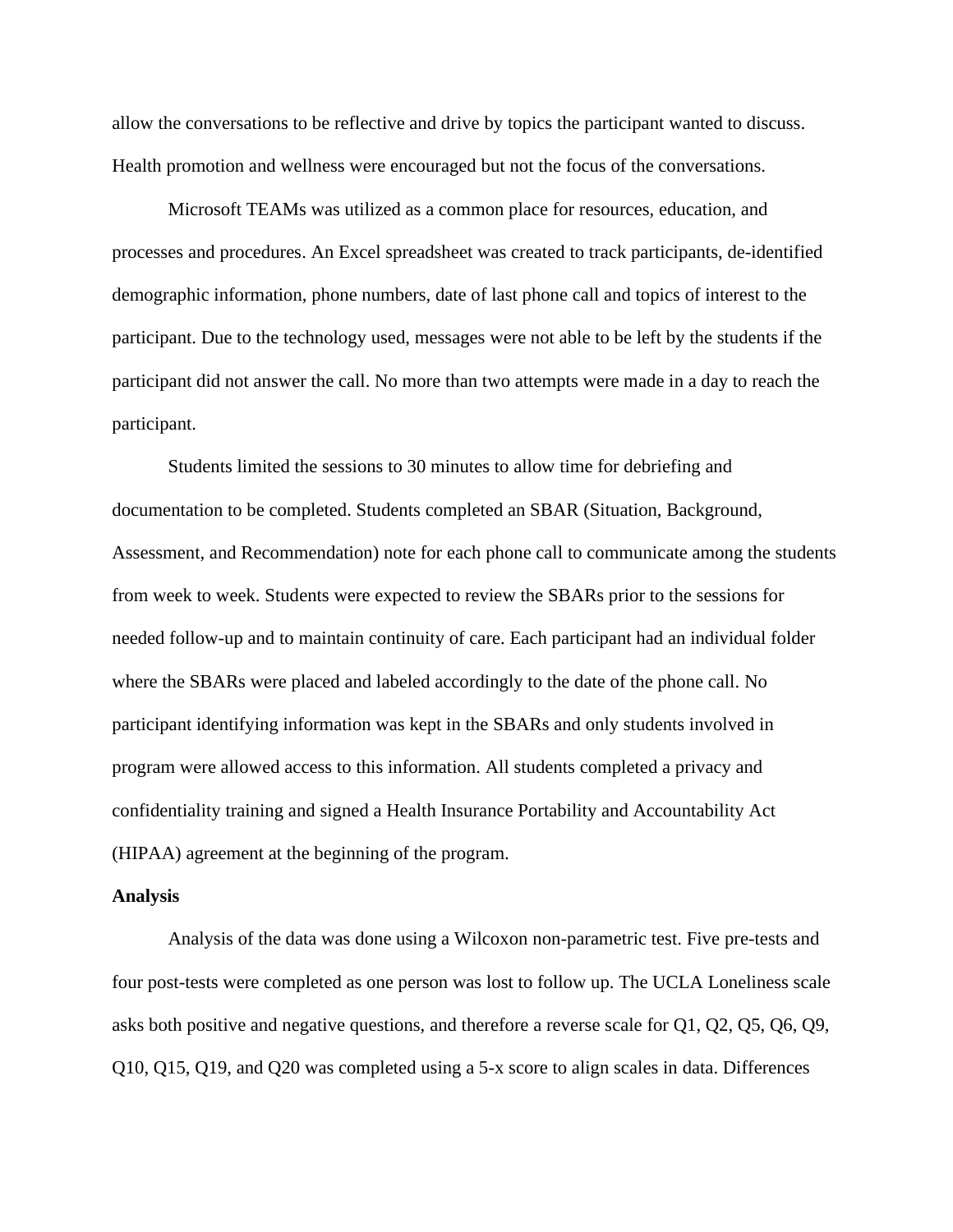were then computed as a Post Score – Pre Score. A positive difference implies that loneliness increased among the participants whereas a negative difference implies that loneliness decreased among the participants. Statistical significance was set with a p-value of less than 0.05.

While the results showed there was a decrease in loneliness among the individuals, there was no statistical significance found. The overall average for the difference in scores was -0.39  $(p=0.25)$ . The negative value is for the difference in scores, not the actual scores reflecting an overall decrease in loneliness by 0.39 points. Analysis was conducted on each individual question as well, described in Table 1. Most questions showed a decrease in loneliness but were not statistically significant. Question 5 "How often do you feel a part of a group of friends?" showed the greatest change in decrease among all the questions  $(x = -1.5; p = 0.25)$ . This showed that from the pretest to the post test, participants answered higher on the scale that they felt they were apart of a group. However, Question 9 "How often do you feel outgoing and friendly?" had a positive result, meaning participants felt less outgoing and friendly at the end of the intervention  $(x = 1.5; p = 0.25)$ . One explanation for this result could be the implications of the COVID-19 pandemic. At the beginning of the project, statewide restrictions were not as controlled, and cases were not as high. By the end of the intervention, cases were significantly rising, and state shutdowns were beginning to be implemented again. This unique context could have impacted the response on this question.

#### **Discussion**

Caring Calls was a pilot study to examine if there was a decrease in loneliness in rural dwelling adults receiving weekly phone calls from interprofessional students. While the sample size was small, a program that may assist with decreasing loneliness in rural dwelling adults was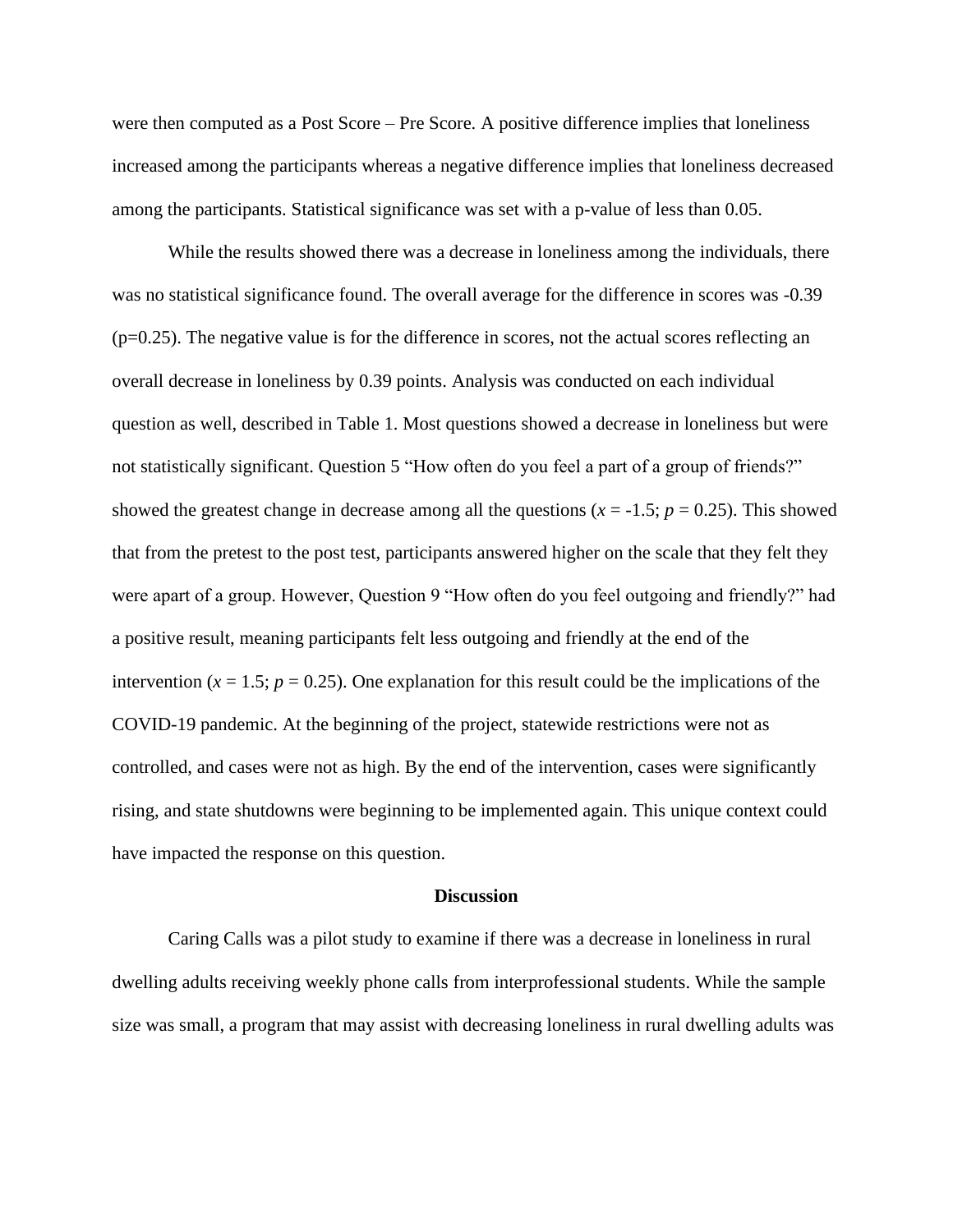developed and is ongoing. Barriers to this study include recruiting clients to consent to the study, stress and unknown nature of the pandemic, and technology discomfort.

A challenge existed in getting participants to consent to the study, even though they wanted to be involved in receiving phone calls. Many individuals did not want to be in a study focusing on loneliness. It was noted that participants did not appreciate the term "lonely" or feeling that someone thought they were lonely or that a service like this was needed for them; it felt negative for them. Many participants seem to respond better when they heard students were involved and wanted to assist in education. To overcome this barrier, callers explained to participants that they were assisting in student learning and involvement in the study may assist researchers in identifying ways to help others in times of loneliness. Additionally, raising more awareness in taking care of mental health could assist individuals to be more open about their mental health.

The COVID-19 pandemic created its own barriers with this study. While it was noted that this study could be beneficial during a time of physical distancing, no matter the intervention, the stress of the pandemic seemed to still weigh heavily on the mind of the participants. Additionally, recruiting participants was challenging during the pandemic due to limited physical contact. Building rapport and connections with stakeholders was beneficial but proved challenging with a difficult topic as loneliness when reaching out to participants individually, especially when no prior relationship had been initiated, and having to do so through email, phone, and Zoom for Healthcare © limited the personal connection with prospective referral sources. To overcome this barrier, reconnecting with the stakeholders and referral sources mentioned to explain how the program was going to gain more recruitments was necessary. Additionally, finding alternative ways to decrease loneliness through phone call strategies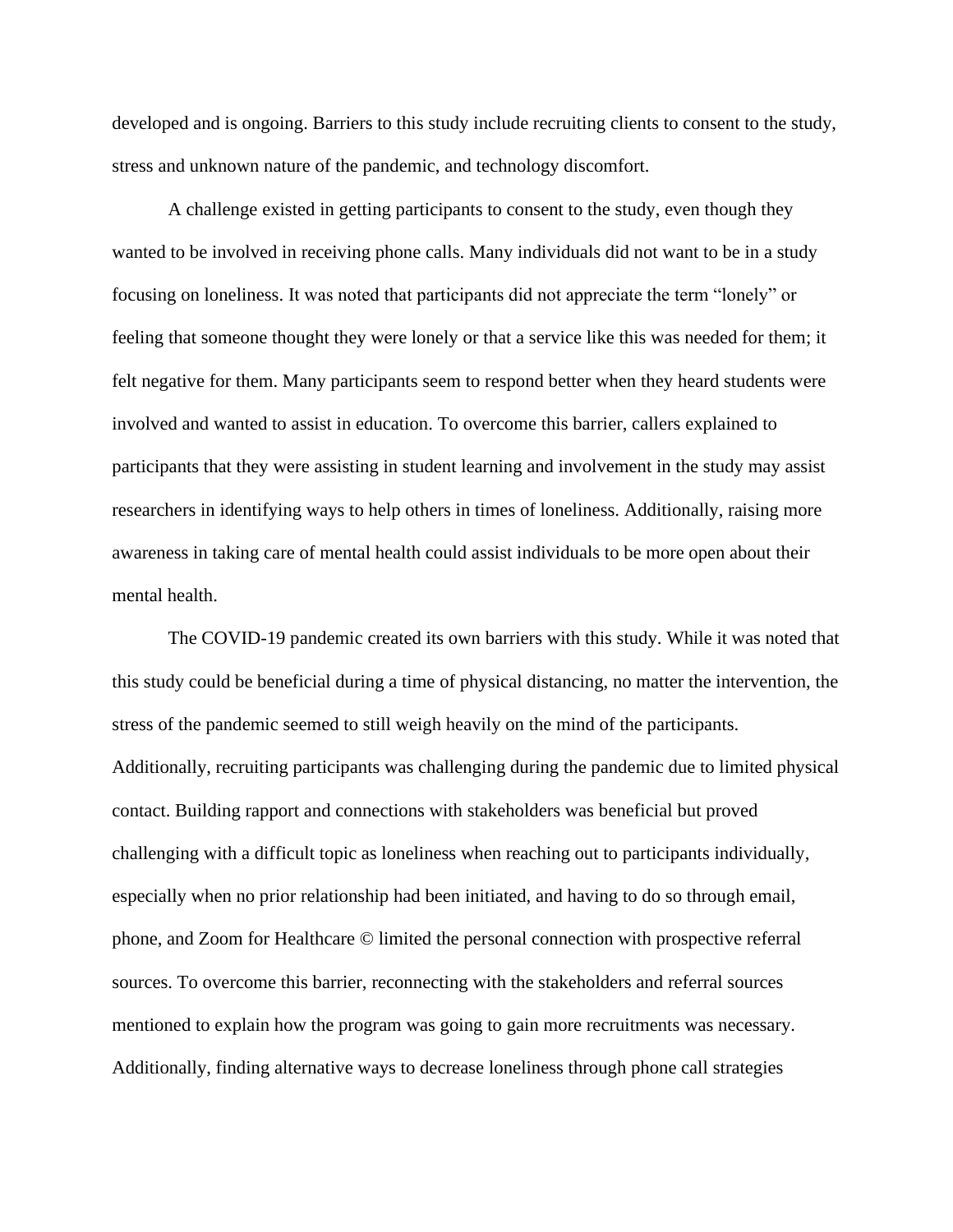including reminiscence therapy, mindfulness, and gratitude and building these into the sessions may be useful strategies.

Technology is a great asset and allows us to interact with participants while social distancing, however, there are barriers. When placing a call from Zoom for Healthcare ©, a New York or Chicago number is what the receiver sees, and some people would not answer the phone call, assuming it was an unsolicited phone call. This made recruiting very difficult, especially since a message could not be left. Technology was also challenging during severe weather, causing outages and loss of calls. However, participants expressed happiness by stating how much these phone calls meant to them and would regularly answer and participate in conversation.

Zoom for Healthcare © allowed the ability to make video calls as well as phone calls. This allowed the program to be able to provide video calls as an option for adults who wanted to utilize this option. Due to the limited research on video calls and decreased loneliness, it would be beneficial to continue to encourage the option and gather data to compare video calls to phone calls in decreasing loneliness. Further research in this area is warranted.

There were many learning opportunities throughout this study. Utilizing qualitative and quantitative data may give more insight on why participants answered questions from the UCLA Loneliness Scale in the manner that they did. It would additionally give more specific evaluation on how Caring Calls is helping or not helping feelings of loneliness among participating adults. Some participants expressed gratitude and thankfulness for calls and appreciated that the students remembered details about their lives asked follow-up questions from the conversation the week before.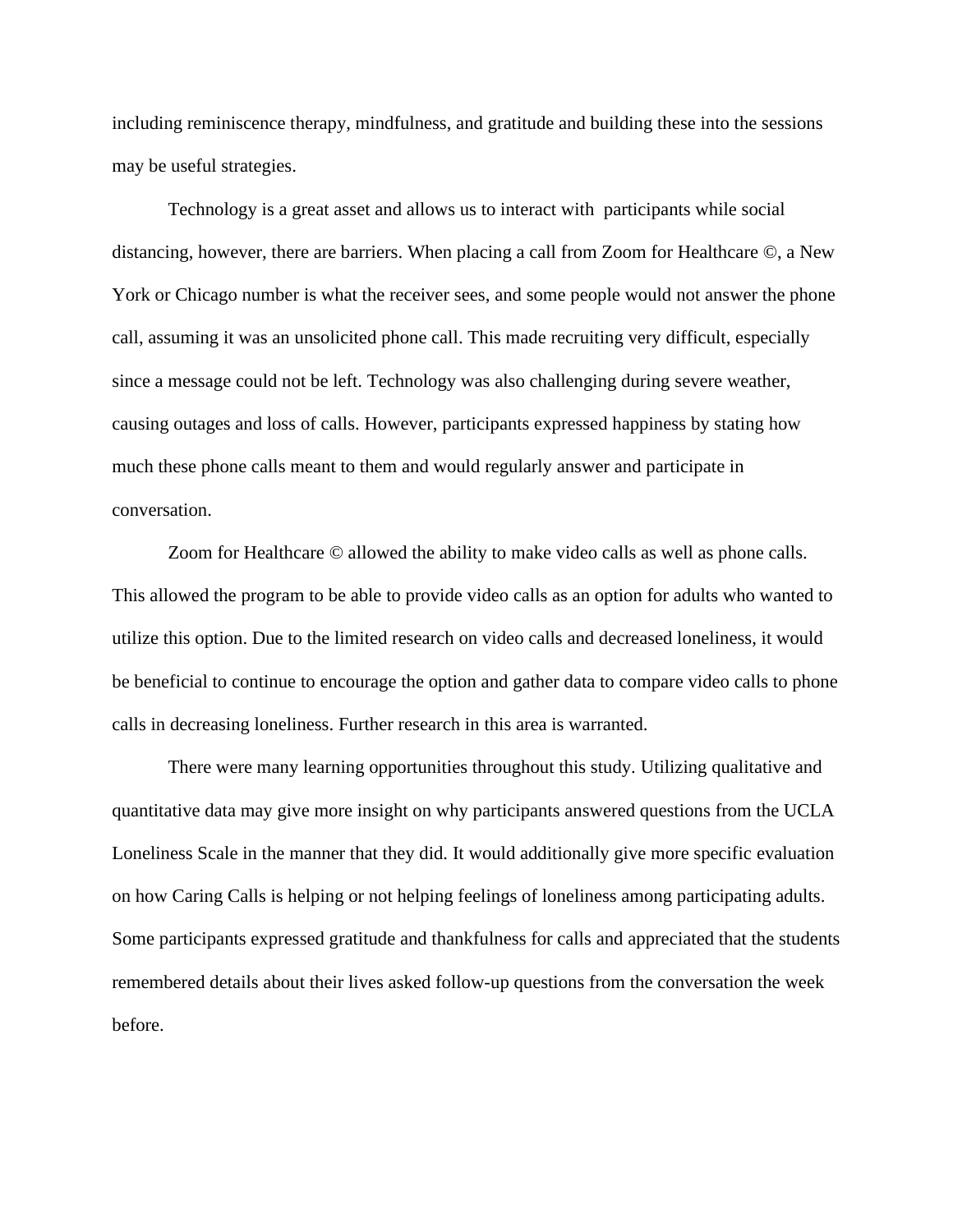Qualitative data may give more insight to participant feelings with the phone calls. Elaboration on certain questions from the UCLA Loneliness scale may provide a better understanding if this program is or is not helping to decrease loneliness. With this, future studies need to be conducted with a larger sample size to determine if a weekly phone from interprofessional students decreases loneliness in rural dwelling adults.

The impact that this program had on student learning was an additional unexpected finding. Although it was not part of the study, student learning was profound throughout the timeframe of Caring Calls. Students reported that they developed skills in therapeutic communication and motivational interviewing. The researchers of this study observed all phone calls and reported the students became more comfortable talking on the phone and began to navigate conversations more fluidly. The graduate students would also speak to this in the debriefings about the evident growth that was observed in the undergraduate students specific to communications skills.

#### **Implications**

Due to the limited research on decreasing loneliness with either phone or video calls, an intervention and evaluation plan was developed to respond and was found to be sustainable within an existing student-led, faculty-guided clinic. To continue this work and evaluation of participant and student involvement to understand how the intervention decreases loneliness in rural dwelling adults is warranted. The COVID-19 pandemic brought a year of uncertainty and change for all, and this free program was designed to positively impact participants and interprofessional students in their learning. While the intervention provided socialization at a safe distance during a global pandemic, it also allowed students and participants to develop relationships based on socialization.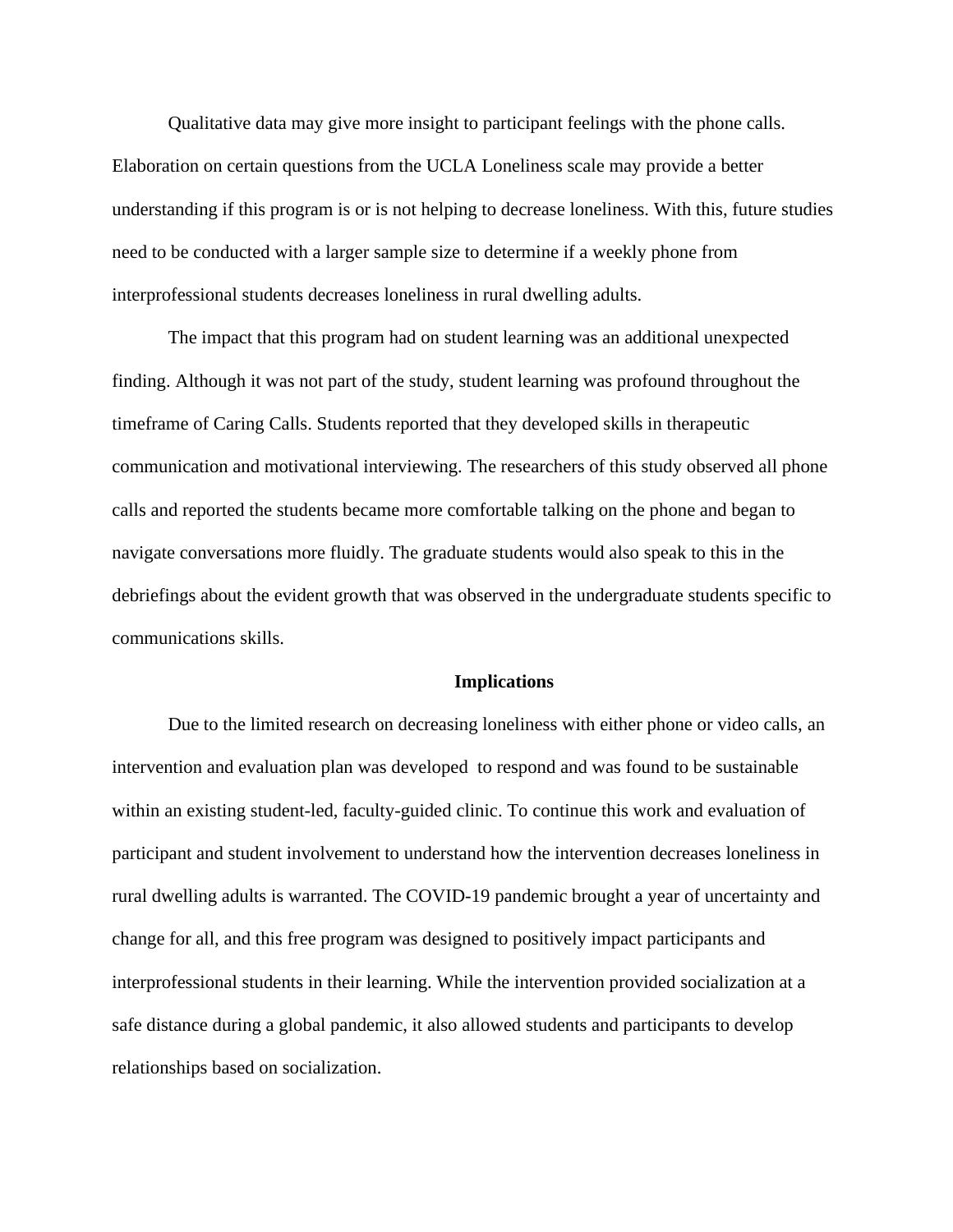Chopik (2016) found that adults are open to utilizing technology. Given previous studies demonstrate a correlation among loneliness, negative health outcomes, and quality of life, it is important to continue to find ways to decrease loneliness to those who may not be able to physically gather (Chopik, 2016; Hawton et al., 2010; Theeke & Mallow, 2013).

## **Declaration of Conflicts of Interest**

The Authors declare that there is no conflict of interest.

## **References**

- Burholt, V., Windle, G., Gott, M., & Morgan, D.J. (2020). Technology-mediated communication in familial relationships: Moderated-mediation models of isolation and loneliness. *The Gerontologist,* 1-11. Doi:10.1093/geront/gnaa040
- Chopik, W. J. (2016). The benefits of social technology use among older adults are mediated by reduced loneliness. *Cyberpsychology, Behavior, and Social Networking, 19*(9), 551-556. doi:10.1089/cyber.2016.0151
- Cudjoe, T. K., & Kotwal, A. A. (2020). "Social distancing" amid a crisis in social isolation and loneliness. *Journal of the American Geriatrics Society, 68*(6), E27-E29. doi:10.1111/jgs.16527
- Feng, X., & Astell-Burt, T. (2016). What types of social interactions reduce the risk of psychological distress? Fixed effects longitudinal analysis of a cohort of 30,271 middle-to-older aged Australians. *Journal of Affective Disorders, 204*, 99-102. doi:10.1016/j.jad.2016.06.041
- Gao, Y., Li, A., Zhu, T., Liu, X., & Liu, X. (2016). How smartphone usage correlates with social anxiety and loneliness. *Peer Journal, 4*. doi:10.7717/peerj.219
- Hawton, A., Green, C., Dickens, A. P., Richards, S. H., Taylor, R. S., Edwards, R., . . . Campbell, J. L. (2010). The impact of social isolation on the health status and health-related quality of life of older people. *Quality of Life Research, 20*(1), 57-67. doi:10.1007/s11136-010-9717-2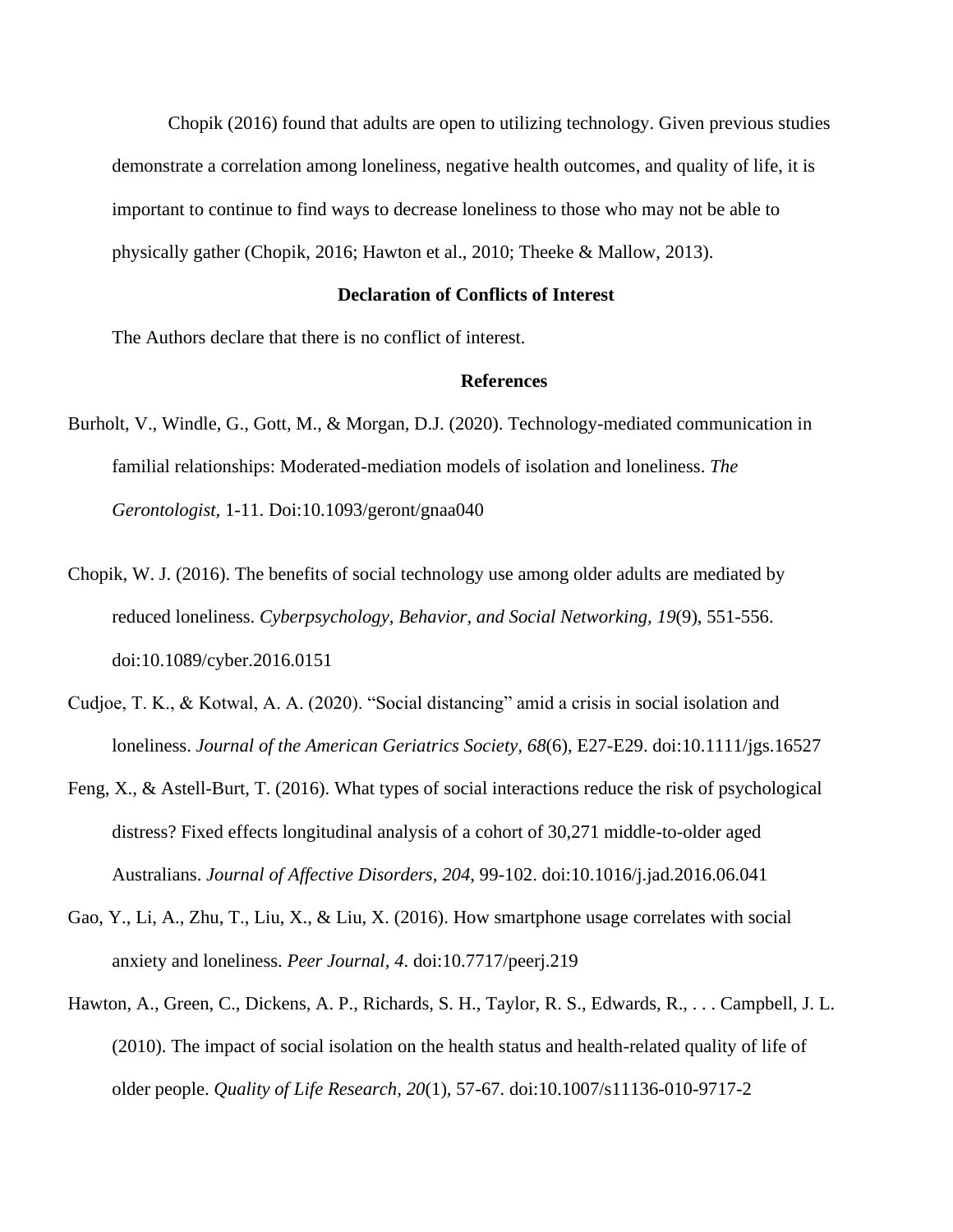- Lowthian, J. A., Lennox, A., Curtis, A., Gillian, W., Rosewarne C., Smit, D.V., ... Dale, J. (2018). Hospitals and patients WoRking in Unity (HOW R U?): telephone peer support to improve older patients' quality of life after emergency department discharge in Melbourne, Australia-a multicenter prospective feasibility study. *BMJ Open*, *8*(6). doi:10.1136/bmjopen-2017-020321
- Petersen, J., Thielke, S., Austin, D., & Kaye, J. (2016). Phone behavior and its relationship to loneliness in older adults. *Aging & Mental Health, 20*(10), 1084-1091. Retrieved from <http://dx.doi.org/10.1080/13607863.2015.1060947>
- Russell, D. W. (1996) UCLA Loneliness Scale (Version 3): Reliability, validity, and facture structure. *Journal of Personality Assessment, 66*(1), 20-40
- Theeke, L.A., & Mallow, J. (2013). Loneliness and quality of life in chronically ill rural older adults. *American Journal of Nursing, 113*(9), 28-37. doi: 10.1097/01.naj.0000434175.17418.6e
- Zamir, S., Hennessy, C. H., Taylor, A. H., &Jones, R. B. (2018). Video-calls to reduce loneliness and social isolation within care environments for older people: An implementation study using collaborative action research*. BMC Geriatrics, 18*(1). doi: 10.1186/s12877-018-0746-y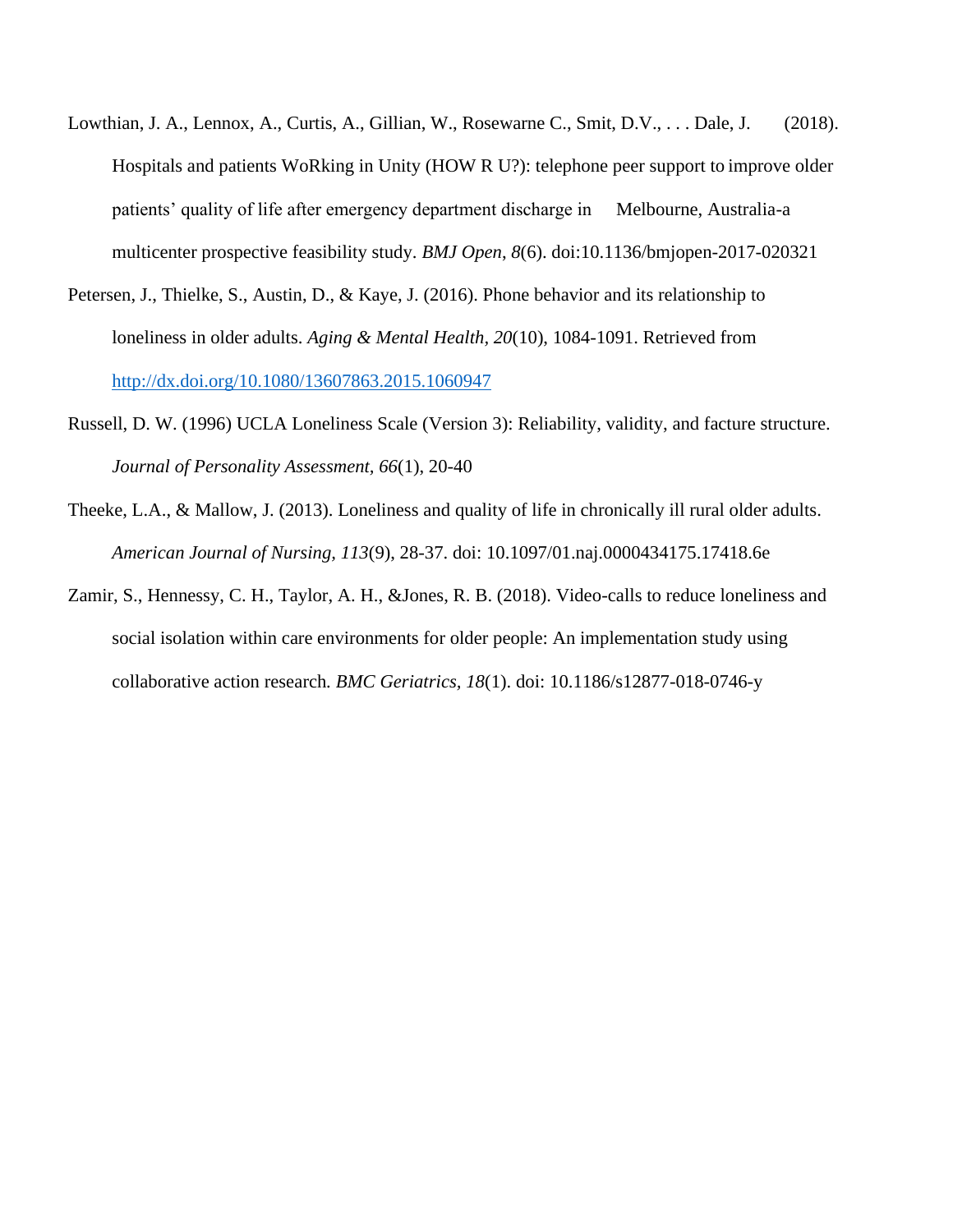# Table 1 *UCLA Loneliness Scale Outcomes*

| Outcome                                                                                                       | Reversed     | Mean    | Standard<br>Deviation | N              | $p-$<br>value |
|---------------------------------------------------------------------------------------------------------------|--------------|---------|-----------------------|----------------|---------------|
| Q1: How often do you feel you are "in tune" with<br>the people around you?                                    | $\mathbf R$  | $-0.50$ | 1.29                  | 4              | 0.75          |
| Q2: How often do you feel you lack<br>companionship?                                                          |              | $-0.75$ | 0.96                  | $\overline{4}$ | 0.50          |
| Q3: How often do you feel that there is no one<br>you can turn to?                                            |              | $-0.50$ | 1.0                   | 4              | 1.0           |
| Q4: How often do you feel alone?                                                                              |              | $-0.25$ | 1.26                  | $\overline{4}$ | 1.0           |
| Q5: How often do you feel part of a group of<br>friends?                                                      | $\mathbf R$  | $-1.5$  | 1.29                  | 4              | 0.25          |
| Q6: How often do you feel that you have a lot in<br>common with the people around you?                        | $\mathbf R$  | $-0.33$ | 0.58                  | 3              | 1.0           |
| Q7: How often do you feel that you are no longer<br>close to anyone?                                          |              | $-0.50$ | 1.0                   | 4              | 1.0           |
| Q8: How often do you feel that your interests and<br>ideas with others are not shared by those around<br>you? |              | $-1.0$  | 0.82                  | $\overline{4}$ | 0.25          |
| Q9: How often do you feel outgoing and<br>friendly?                                                           | $\mathbf R$  | 1.5     | 1.29                  | $\overline{4}$ | 0.25          |
| Q10: How often do you feel close to people?                                                                   | $\mathbf R$  | $-0.75$ | 0.50                  | $\overline{4}$ | 0.25          |
| Q11: How often do you feel left out?                                                                          |              | $-0.75$ | 0.96                  | $\overline{4}$ | 0.50          |
| Q12: How often do you feel that your<br>relationships with others are not meaningful?                         |              | 0.25    | 0.50                  | $\overline{4}$ | 1.0           |
| Q13: How often do you feel that no one really<br>knows you well?                                              |              | $-0.50$ | 1.0                   | $\overline{4}$ | 1.0           |
| Q14: How often do you feel isolated from<br>others?                                                           |              | $-1.0$  | 1.41                  | 4              | 0.50          |
| Q15: How often do you feel you can find<br>companionship when you want it?                                    | $\mathbf{R}$ | $-0.75$ | 0.96                  | 4              | 0.50          |
| Q16: How often do you feel that there are people<br>who really understand you?                                | $\mathbf R$  | $-0.50$ | 0.58                  | 4              | 0.50          |
| Q17: How often do you feel shy?                                                                               |              | 0.0     | 0.82                  | $\overline{4}$ | 1.0           |
| Q18: How often do you feel that people around<br>you but not with you?                                        |              | $-0.33$ | 0.58                  | 3              | 1.0           |
| Q19: How often do you feel that there are people                                                              | $\mathbf R$  | $-0.25$ | 0.50                  | 4              | 1.0           |